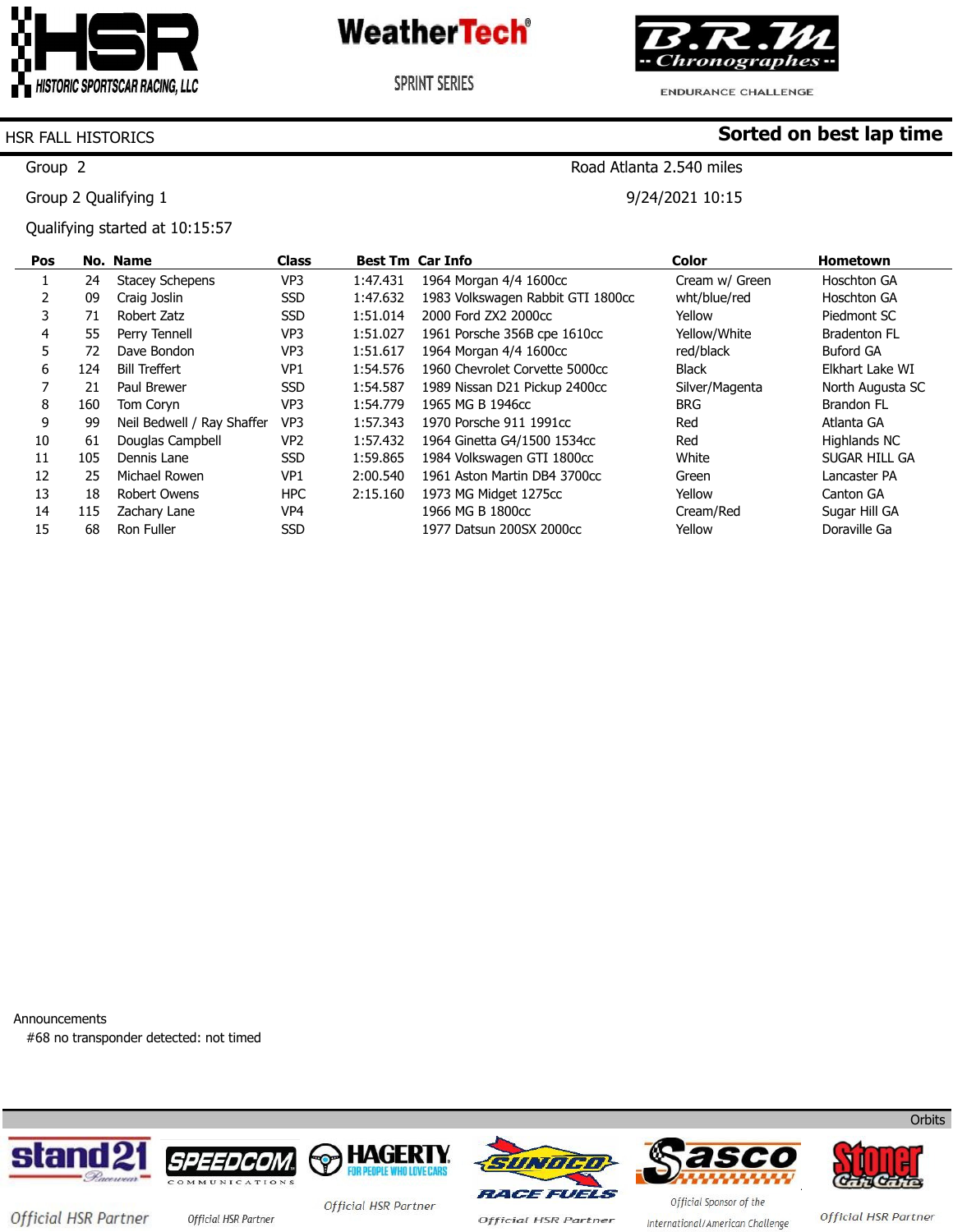

**SPRINT SERIES** 



ENDURANCE CHALLENGE

#### HSR FALL HISTORICS

Group 2

Group 2 Qualifying 2

Qualifying started at 14:49:51

### **Sorted on best lap time**

### Road Atlanta 2.540 miles

9/24/2021 14:50

| Pos |     | No. Name                   | <b>Class</b>    |          | <b>Best Tm Car Info</b>           | <b>Color</b>   | <b>Hometown</b>     |
|-----|-----|----------------------------|-----------------|----------|-----------------------------------|----------------|---------------------|
|     | 61  | Douglas Campbell           | VP <sub>2</sub> | 1:46.891 | 1964 Ginetta G4/1500 1534cc       | Red            | Highlands NC        |
|     | 24  | <b>Stacey Schepens</b>     | VP3             | 1:48.164 | 1964 Morgan 4/4 1600cc            | Cream w/ Green | Hoschton GA         |
| 3.  | 124 | <b>Bill Treffert</b>       | VP1             | 1:49.581 | 1960 Chevrolet Corvette 5000cc    | Black          | Elkhart Lake WI     |
| 4   | 09  | Craig Joslin               | <b>SSD</b>      | 1:50.203 | 1983 Volkswagen Rabbit GTI 1800cc | wht/blue/red   | <b>Hoschton GA</b>  |
| 5   | 71  | Robert Zatz                | <b>SSD</b>      | 1:50.205 | 2000 Ford ZX2 2000cc              | Yellow         | Piedmont SC         |
| 6   | 55  | Perry Tennell              | VP <sub>3</sub> | 1:50.637 | 1961 Porsche 356B cpe 1610cc      | Yellow/White   | <b>Bradenton FL</b> |
|     | 72  | Dave Bondon                | VP3             | 1:52.937 | 1964 Morgan 4/4 1600cc            | red/black      | <b>Buford GA</b>    |
| 8   | 115 | Zachary Lane               | VP4             | 1:56.253 | 1966 MG B 1800cc                  | Cream/Red      | Sugar Hill GA       |
| 9   | 99  | Neil Bedwell / Ray Shaffer | VP3             | 1:56.581 | 1970 Porsche 911 1991cc           | Red            | Atlanta GA          |
| 10  | 160 | Tom Coryn                  | VP3             | 1:56.712 | 1965 MG B 1946cc                  | <b>BRG</b>     | Brandon FL          |
| 11  | 21  | Paul Brewer                | <b>SSD</b>      | 1:56.839 | 1989 Nissan D21 Pickup 2400cc     | Silver/Magenta | North Augusta SC    |
| 12  | 22  | Andrew Holliday            | VP <sub>4</sub> | 1:56.859 | 1968 MG B 1800cc                  | Red            | Seneca SC           |
| 13  | 68  | Ron Fuller                 | <b>SSD</b>      | 1:56.997 | 1977 Datsun 200SX 2000cc          | Yellow         | Doraville Ga        |
| 14  | 105 | Dennis Lane                | <b>SSD</b>      | 2:00.404 | 1984 Volkswagen GTI 1800cc        | White          | SUGAR HILL GA       |
| 15  | 25  | Michael Rowen              | VP <sub>1</sub> | 2:02.296 | 1961 Aston Martin DB4 3700cc      | Green          | Lancaster PA        |













Official HSR Partner Official HSR Partner

Official HSR Partner

**Official HSR Partner** 

Official Sponsor of the International/American Challenge

Official HSR Partner

**Orbits**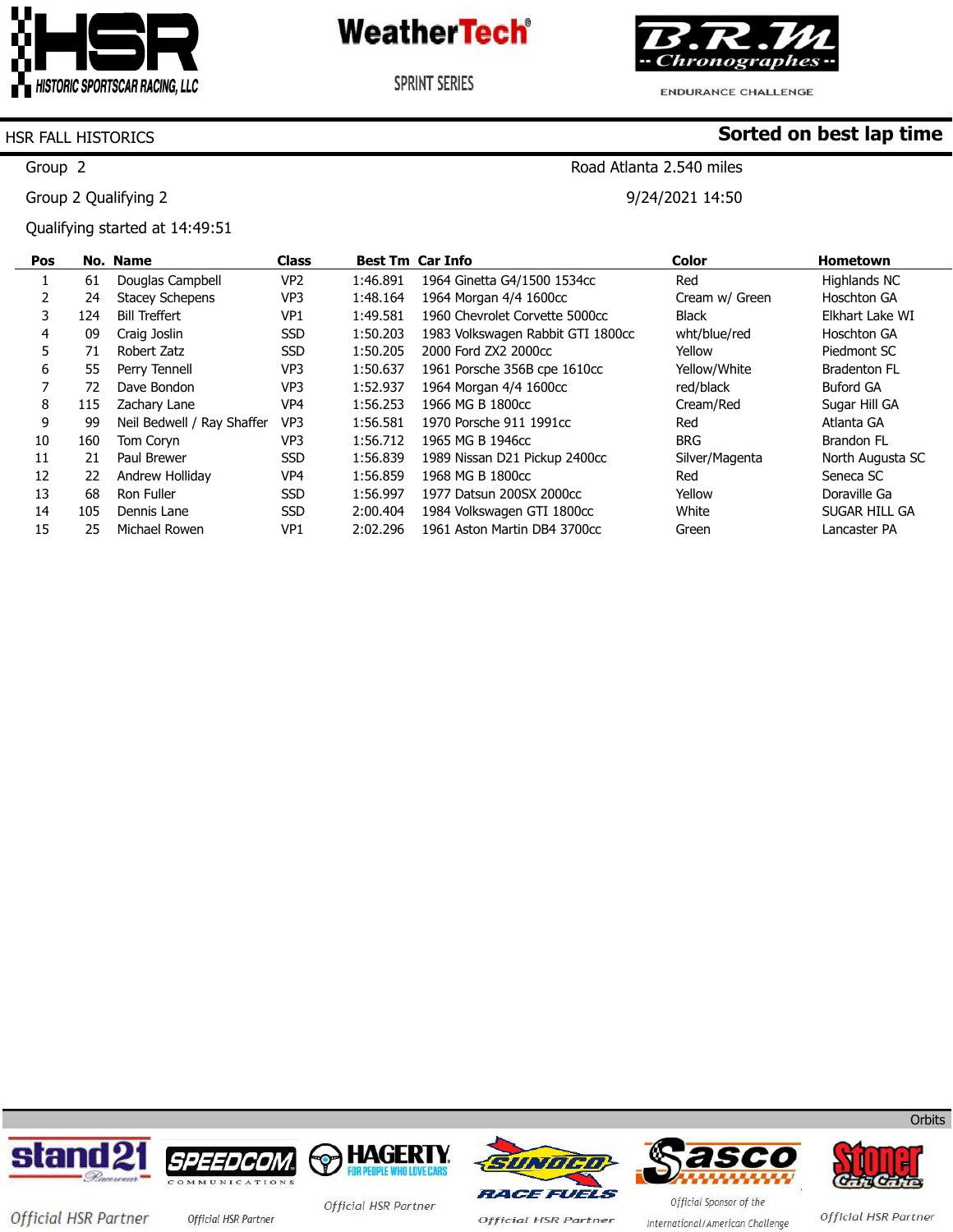

**SPRINT SERIES** 



**Sorted on best lap time**

**ENDURANCE CHALLENGE** 

#### HSR FALL HISTORICS

Group 2

Group 2 Qualifying 3

Qualifying started at 8:00:07

### Road Atlanta 2.540 miles

9/25/2021 08:00

| Pos |     | No. Name                   | <b>Class</b>    | <b>Best Tm Car Info</b> |                                | Color          | <b>Hometown</b>     |
|-----|-----|----------------------------|-----------------|-------------------------|--------------------------------|----------------|---------------------|
|     | 24  | <b>Stacey Schepens</b>     | VP <sub>3</sub> | 1:45.335                | 1964 Morgan 4/4 1600cc         | Cream w/ Green | Hoschton GA         |
|     | 61  | Douglas Campbell           | VP <sub>2</sub> | 1:46.035                | 1964 Ginetta G4/1500 1534cc    | Red            | Highlands NC        |
|     | 99  | Neil Bedwell / Ray Shaffer | VP3             | 1:48.566                | 1970 Porsche 911 1991cc        | Red            | Atlanta GA          |
| 4   | 55  | Perry Tennell              | VP <sub>3</sub> | 1:51.130                | 1961 Porsche 356B cpe 1610cc   | Yellow/White   | <b>Bradenton FL</b> |
|     | 71  | Robert Zatz                | <b>SSD</b>      | 1:51.380                | 2000 Ford ZX2 2000cc           | Yellow         | Piedmont SC         |
| 6   | 124 | <b>Bill Treffert</b>       | VP <sub>1</sub> | 1:51.651                | 1960 Chevrolet Corvette 5000cc | <b>Black</b>   | Elkhart Lake WI     |
|     | 72  | Dave Bondon                | VP <sub>3</sub> | 1:51.664                | 1964 Morgan 4/4 1600cc         | red/black      | <b>Buford GA</b>    |
| 8   | 22  | Andrew Holliday            | VP <sub>4</sub> | 1:54.446                | 1968 MG B 1800cc               | Red            | Seneca SC           |
| 9   | 160 | Tom Corvn                  | VP3             | 1:55.728                | 1965 MG B 1946cc               | <b>BRG</b>     | <b>Brandon FL</b>   |
| 10  | 21  | Paul Brewer                | <b>SSD</b>      | 1:56.383                | 1989 Nissan D21 Pickup 2400cc  | Silver/Magenta | North Augusta SC    |
| 11  | 115 | Zachary Lane               | VP4             | 1:58.553                | 1966 MG B 1800cc               | Cream/Red      | Sugar Hill GA       |
| 12  | 105 | Dennis Lane                | <b>SSD</b>      | 1:58.836                | 1984 Volkswagen GTI 1800cc     | White          | SUGAR HILL GA       |
| 13  | 25  | Michael Rowen              | VP <sub>1</sub> | 1:59.383                | 1961 Aston Martin DB4 3700cc   | Green          | Lancaster PA        |
| 14  | 18  | Robert Owens               | <b>HPC</b>      | 2:12.412                | 1973 MG Midget 1275cc          | Yellow         | Canton GA           |













**Orbits** 

Official HSR Partner

Official HSR Partner

**Official HSR Partner** 

International/American Challenge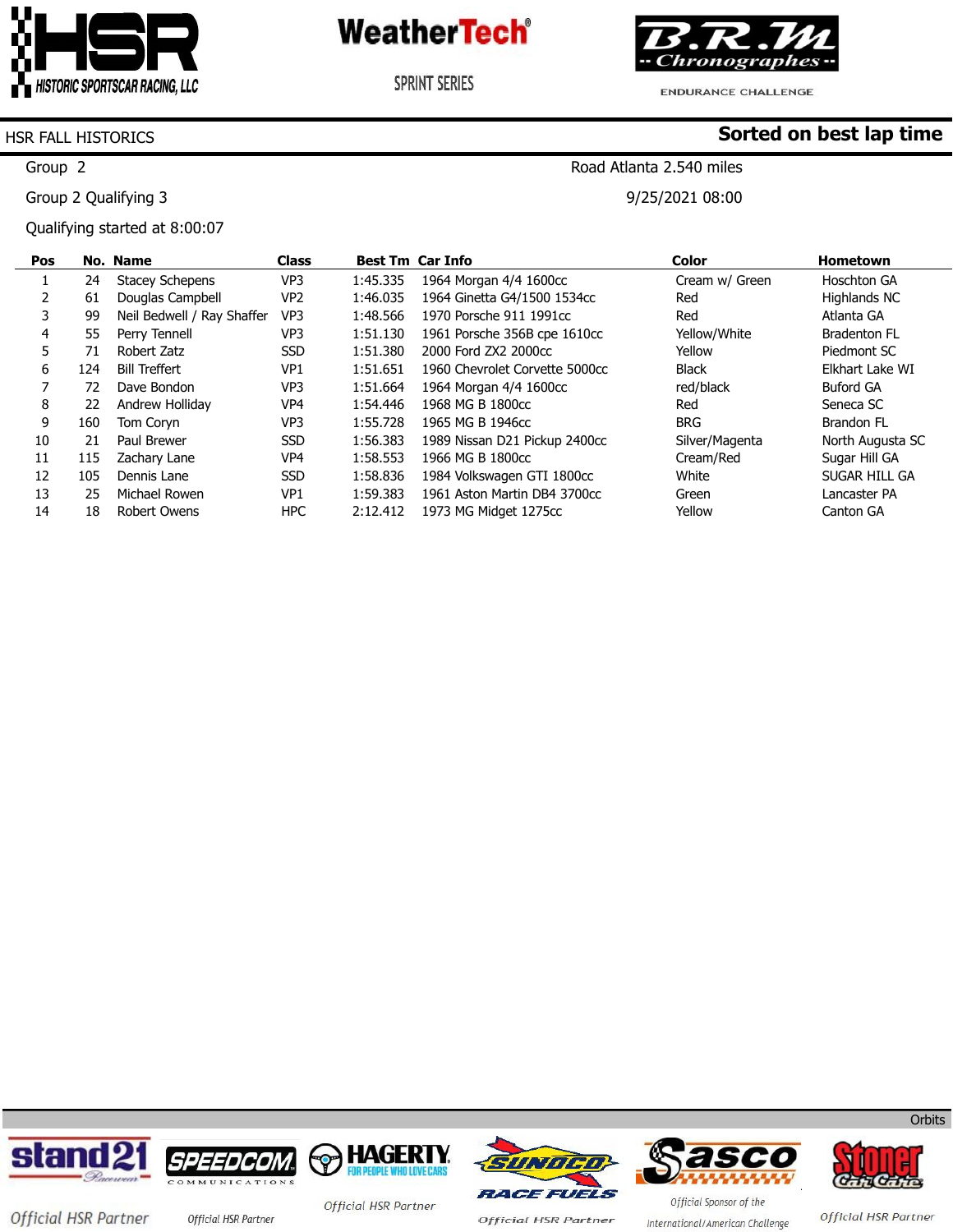

**SPRINT SERIES** 



**ENDURANCE CHALLENGE** 

Road Atlanta 2.540 miles

9/25/2021 12:50

**Sorted on Laps**

#### HSR FALL HISTORICS

Group 2

Group 2 WeatherTech Sprint Race 1

Race (8 Laps) started at 12:52:41

| Pos | No. |    | <b>PIC Name</b>            | <b>Class</b>    | Laps          |          | <b>Best Tm Car Info</b>         | <b>Color</b>   | <b>Hometown</b>     |
|-----|-----|----|----------------------------|-----------------|---------------|----------|---------------------------------|----------------|---------------------|
|     | 61  |    | Douglas Campbell           | VP2             | 8             | 1:44.838 | 1964 Ginetta G4/1500 1534cc     | Red            | Highlands NC        |
|     | 24  |    | <b>Stacey Schepens</b>     | VP <sub>3</sub> | 8             | 1:45.426 | 1964 Morgan 4/4 1600cc          | Cream/Green    | <b>Hoschton GA</b>  |
| 3   | 124 |    | <b>Bill Treffert</b>       | VP <sub>1</sub> | 8             | 1:50.113 | 1960 Chevrolet Corvette 5000cc  | <b>Black</b>   | Elkhart Lake WI     |
| 4   | 72  | 2  | Dave Bondon                | VP <sub>3</sub> | 8             | 1:50.080 | 1964 Morgan 4/4 1600cc          | red/black      | <b>Buford GA</b>    |
| 5   | 71  |    | Robert Zatz                | <b>SSD</b>      | 8             | 1:50.244 | 2000 Ford ZX2 2000cc            | Yellow         | Piedmont SC         |
| 6   | 160 | 3. | Tom Coryn                  | VP3             | 8             | 1:52.403 | 1965 MG B 1946cc                | <b>BRG</b>     | Brandon FL          |
|     | 22  |    | Andrew Hollidav            | VP4             | 8             | 1:52.784 | 1968 MG B 1800cc                | Red            | Seneca SC           |
| 8   | 99  | 4  | Neil Bedwell / Ray Shaffer | VP3             | 8             | 1:53.781 | 1970 Porsche 911 1991cc         | Red            | Atlanta GA          |
| 9   | 25  |    | Michael Rowen              | VP <sub>1</sub> | 8             | 1:55.218 | 1961 Aston Martin DB4 3700cc    | Green          | Lancaster PA        |
| 10  | 21  |    | Paul Brewer                | <b>SSD</b>      | 8             | 1:55.785 | 1989 Nissan D21 Pickup 2400cc   | Silver/Magenta | North Augusta SC    |
| 11  | 68  | 3. | Ron Fuller                 | <b>SSD</b>      | 8             | 1:55.888 | 1977 Datsun 200SX 2000cc        | Yellow         | Doraville Ga        |
| 12  | 105 | 4  | Dennis Lane                | <b>SSD</b>      | 8             | 1:57.570 | 1984 Volkswagen GTI 1800cc      | White          | SUGAR HILL GA       |
| 13  | 115 |    | Zachary Lane               | VP4             |               | 1:55.526 | 1966 MG B 1800cc                | Cream/Red      | Sugar Hill GA       |
| 14  | 18  |    | Robert Owens               | <b>HPC</b>      |               | 2:14.769 | 1973 MG Midget 1275cc           | Yellow         | Canton GA           |
| 15  | 09  | 5. | Craig Joslin               | <b>SSD</b>      | $\mathcal{P}$ | 1:57.144 | 1983 Volkswagen Rabbit GTI 1800 | wht/blue/red   | <b>Hoschton GA</b>  |
| 16  | 55  |    | Perry Tennell              | VP3             |               | 1:53.999 | 1961 Porsche 356B cpe 1610cc    | Yellow/White   | <b>Bradenton FL</b> |

 $\lambda$